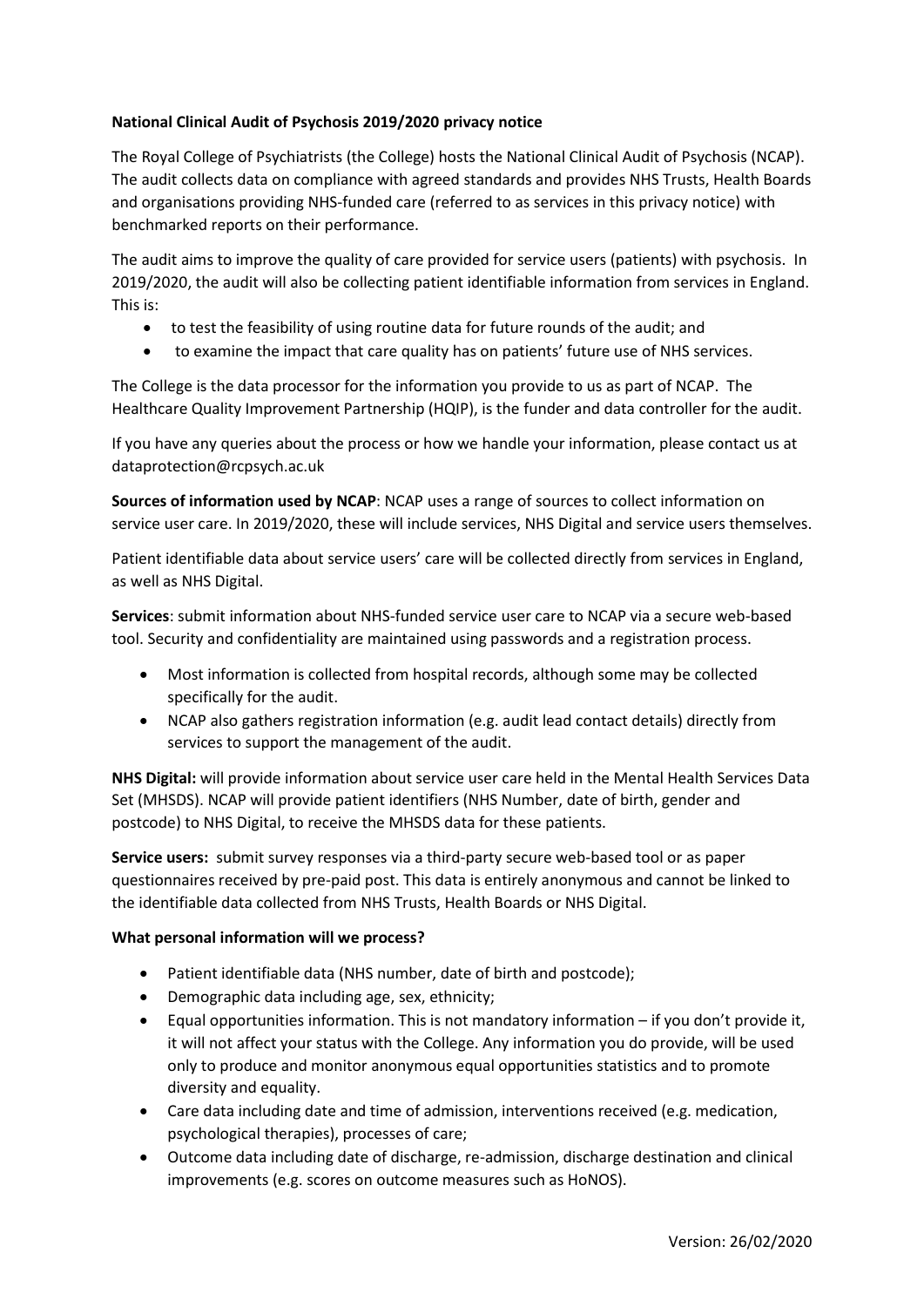## **What will we do with your information?**

NCAP publishes reports on the aggregated data at NHS Trust/Health Board/organisation, regional and national levels at specific points during the audit programme.

When contacting services, we will use the staff contact details provided to us at registration and in connection with any ongoing relationship with NCAP.

## **We will:**

- Only use your information for the purpose of this audit or to fulfil business, legal or regulatory requirements, if necessary.
- Hold your data in secure data centres in the EU and US which comply with ISO 27001 security standards. Your data is also held securely by us and/or our data processors whether the information is in electronic or physical format.
- Ensure that only staff members working on the individual audit and data processors by approval have access your data. All data files are password-protected and encrypted in restricted areas.

## **We will not:**

• share any information with any third parties for marketing purposes.

## **What information do we ask for, and why?**

NCAP does not collect more information than we need to fulfil our stated purposes and will not retain it for longer than is necessary.

The information we ask for is used to:

- maintain a record of and to contact services; or
- for the purpose of assessing compliance against the agreed audit standards and providing benchmarked reports on compliance and performance; or
- compare the data we collect with the data services in England submit directly to NHS Digital; or
- to examine the impact that the quality of care has on the future use of NHS services.

## **Use of data processors**

Data processors are contracted third parties who process data for us. This means that they cannot do anything with the information unless we have instructed them to do it, nor can they share your data with any other organisation.

They will hold it securely and retain it for the period we instruct.

The data processors we use are:

- Software providers/hosts for databases which hold the data (Snap Surveys Ltd and Formic);
- Hosting partner which provides the secure virtual datacentre (Microsoft);
- External statisticians may be used for detailed analysis of anonymised sections of data.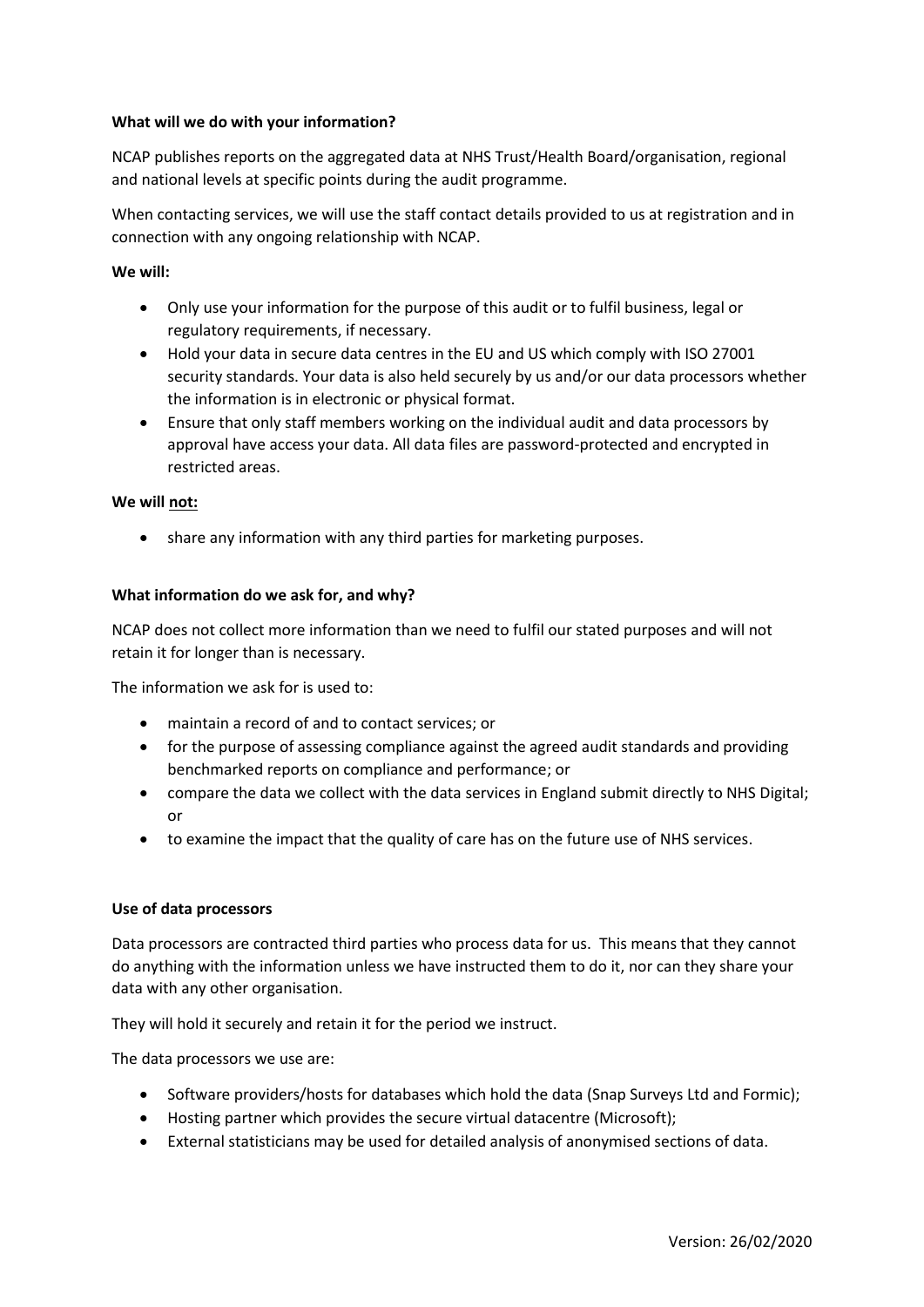## **How long is the information retained for?**

Data that does not identify the individual is retained for the duration of the audit and for five years after it is completed.

Identifiable data may be held for the one-year period, granted by Section 251 approval. To hold data longer than this, a Section 251 extension must be applied for and granted.

## **Legal basis for processing**

The national clinical audits process data under Article 6(1)(e) of the General Data Protection Regulation (GDPR) which allows for the processing of data where this is carried out in the public interest or in the exercise of official authority vested in our data controller, HQIP.

## **Confidentiality**

All data submitted for the case-note audit and service user survey are treated as confidential. Once data are received by the College, access to patient identifiable information is restricted to the NCAP team and is logged and monitored.

NCAP has Section 251 approval to provide patient identifiers (NHS Number, date of birth, gender and postcode) to NHS Digital, in order to receive the data in MHSDS for these patients.

The audit teams will not publish information that can enable individual service users, family, friends or carers, or staff to be identified. Any contracts with data processors include confidentiality clauses.

The confidentiality and security of information is maintained in the following ways:

- All reports include aggregated data at the relevant level (national, regional, NHS Trust/Health Board/organisation);
- In all audit publications, the statistical information is reviewed to ensure the risk of identification is minimised, and where necessary, small numbers are suppressed. This assessment follows guidelines issued by the Office for National Statistics - Review of the Dissemination of Health Statistics: Confidentiality Guidance.

## **Your rights**

Under the Data Protection Act 1998 and General Data Protection Regulation (GDPR) you have rights as an individual which you can exercise in relation to the information, we hold about you.

## **What if I do not want my information used by the audit?**

Service users can choose to opt-out of the audit. Opting out of the audit will not affect the care a service user receives.

If you are in England and would like to opt-out of the case-note audit before 1<sup>st</sup> December 2019, please: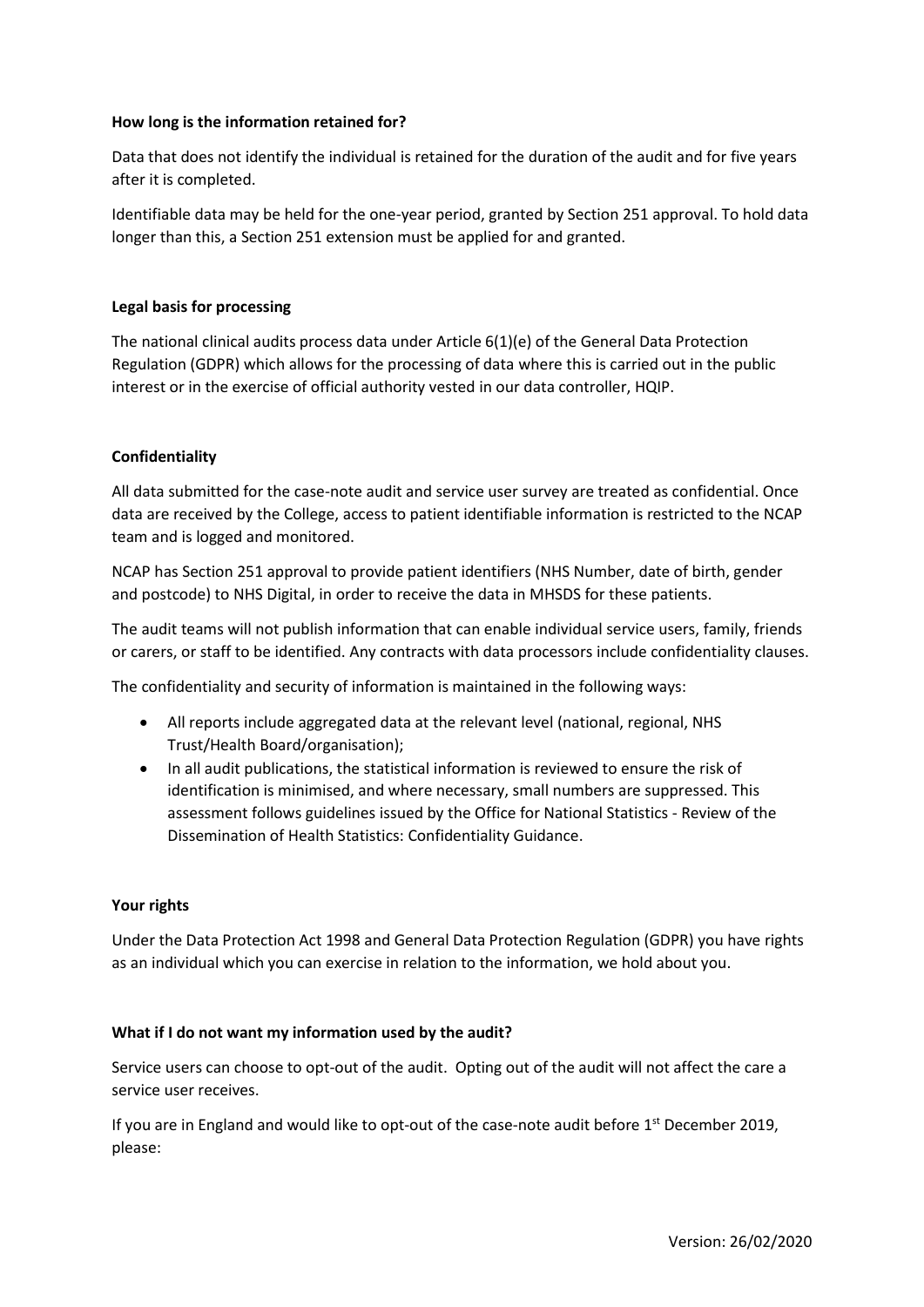• Contact your local NHS Trust/organisation directly and request to opt-out from the audit. The Trust/organisation will be able to confirm whether you are included in the sample. If your data are due to be submitted to NCAP, they will notify the NCAP team of your request. The NCAP team will acknowledge receipt of this to the Trust/organisation who will provide confirmation to you.

If you are in England and would like to opt-out of the case-note audit from  $1<sup>st</sup>$  December 2019, you can follow one of the following procedures:

- 1) Contact the NCAP team by email [\(NCAP@rcpsych.ac.uk\)](mailto:NCAP@rcpsych.ac.uk) and request to opt-out from the audit. The team will confirm your identity and check whether you are included in the sample. If you are included in the sample, the team will confirm this with you and the Trust/organisation. The team will then remove your data and email you and the Trust/organisation to provide confirmation of this.
- 2) Contact your local NHS Trust/organisation directly and request to opt-out from the audit. The Trust/organisation will be able to confirm whether you are included in the sample. If your data have been included, they will contact the NCAP team with your request. The NCAP team will delete the data and provide confirmation of this to the Trust/organisation. The Trust/organisation will provide confirmation to you.

Please note that if analysis has already been undertaken and the report has been published we will not be able to remove your data.

If you would like to opt-out of the service user survey, please do not complete and return the survey.

#### **National data opt-out**

We confirm that the audit is currently compliant with the national data opt-out policy. To find out more or to register your choice to opt out, please visi[t www.nhs.uk/your-nhs-data-matters.](http://www.nhs.uk/your-nhs-data-matters)

#### **Complaints or queries**

The College takes any personal data complaints very seriously.

We encourage people to bring it to our attention if they think that our collection or use of information is unfair, misleading or inappropriate.

If you want to make a complaint about the way we have processed your personal information you can contact us using the details at the bottom of this notice.

You can also complain to the Information Commissioner's Office directly:

Wycliffe House Waterlane Wilmslow Cheshire SK9 5AF

Website: http://www.ico.org.uk/

Tel: 0303 123 1113

#### **Changes to this privacy notice**